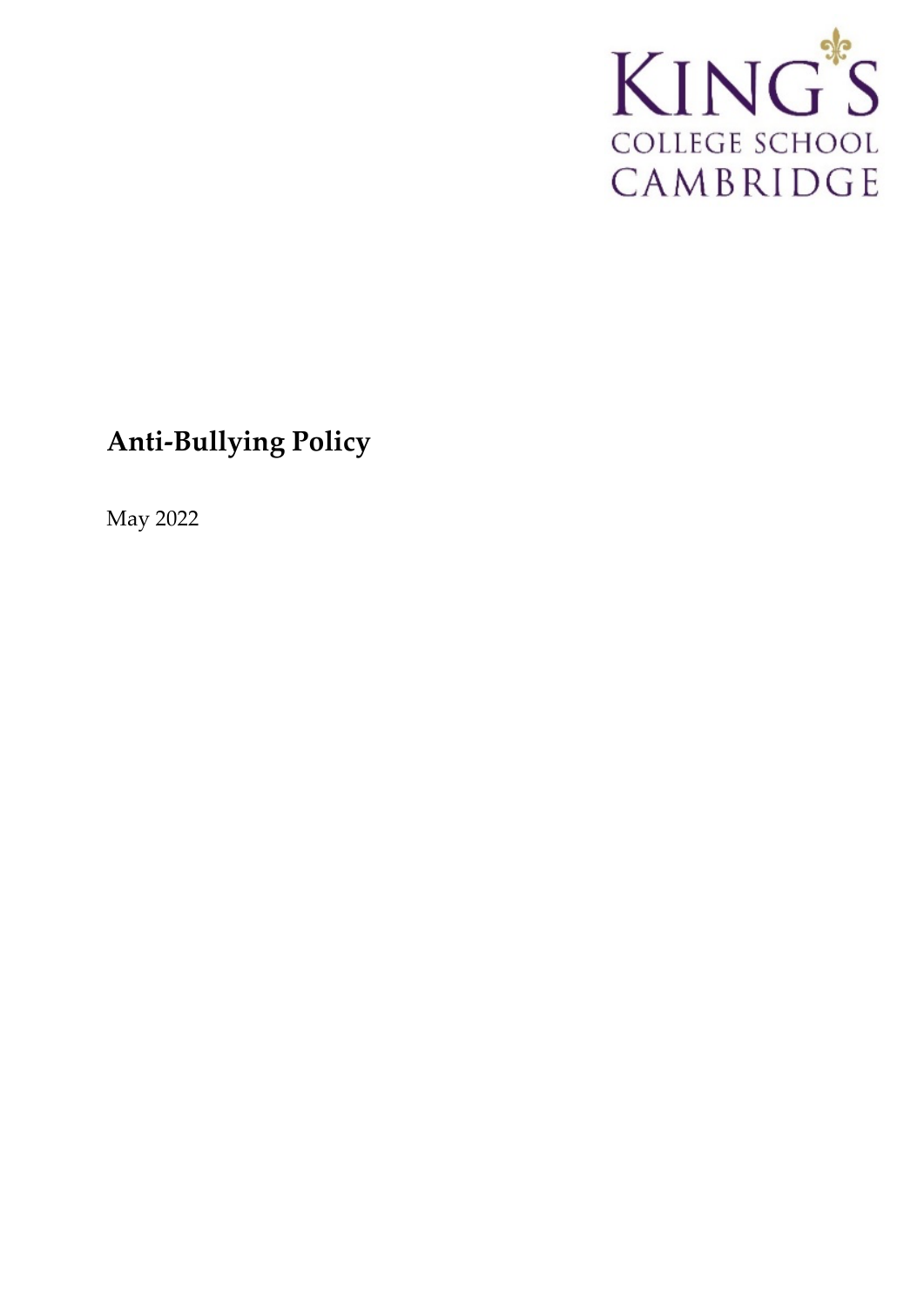

# **Table of Contents**

| <b>Policy Scope</b>                        | $\overline{2}$ |
|--------------------------------------------|----------------|
| <b>Policy Aims and Objectives</b>          | 2              |
| <b>Definition of Bullying</b>              | 3              |
| <b>Safeguarding and Peer on Peer Abuse</b> | 5              |
| <b>Anti-Bullying Culture</b>               | 6              |
| <b>Why Incidents May Not Be Reported</b>   | 9              |
| <b>Reporting Concerns</b>                  | 10             |
| <b>Assessment of Concerns</b>              | 10             |
| <b>Response to Concerns</b>                | 11             |
| <b>Implementation of the Policy</b>        | 13             |
| Training                                   | 14             |
| <b>Risk Assessment</b>                     | 14             |
| <b>Monitoring and Review</b>               | 15             |
| Recordkeeping                              | 15             |
|                                            |                |
| Appendix - Cyberbullying                   | 17             |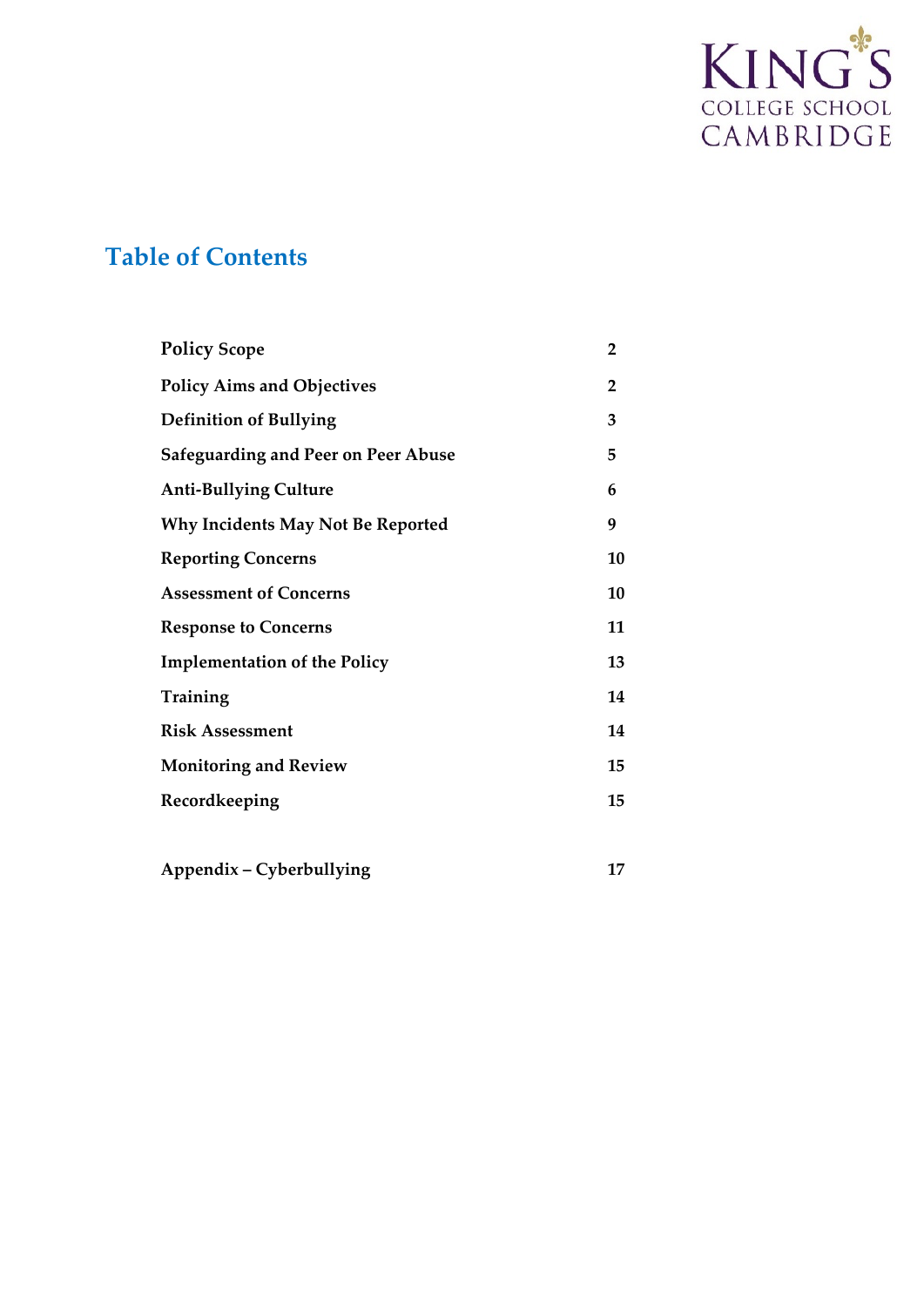# 1. **Introduction**

King's College School ('the School') is committed to providing a safe and secure environment where all pupils are treated with dignity and respect, free from harassment and bullying. Bullying is wrong and is profoundly damaging to children. This policy aims to detail each person's responsibilities to prevent bullying in the School and to produce a consistent response to any bullying incident that may occur.

# 1.1 **Policy Scope**

This is a whole school policy (including boarding and EYFS) and applies to all pupils and staff (including volunteers) at the School irrespective of their age and whether or not a pupil is in the care of the School when or if bullying behaviour occurs.

This policy applies to all pupils at the School and at all times when a pupil is:

- in School or engaged in remote learning from home;
- representing the School or wearing School uniform;
- travelling to or from School;
- on School-organised trips;
- associated with the School at any time; or
- in the care of the School or not and the School becomes aware of an incident of bullying.

This policy shall also apply to pupils at all times and places in circumstances where failing to apply this policy may:

- affect the health, safety or wellbeing of a member of the School community or a member of the public;
- have repercussions for the orderly running of the School; or
- bring the School into disrepute.

This policy can be made available in large print or other accessible format if required.

#### 1.2. **Aims and Objectives**

All pupils have the right to be at the School without fear of intimidation. Bullying behaviour of any kind is always unacceptable and will not be tolerated; it is contrary to the School's values and the supportive and inclusive culture the School promotes. The aims of this policy are:

- to actively promote and safeguard the welfare of pupils at the School;
- to maintain a positive and supportive culture amongst all pupils and staff throughout the School;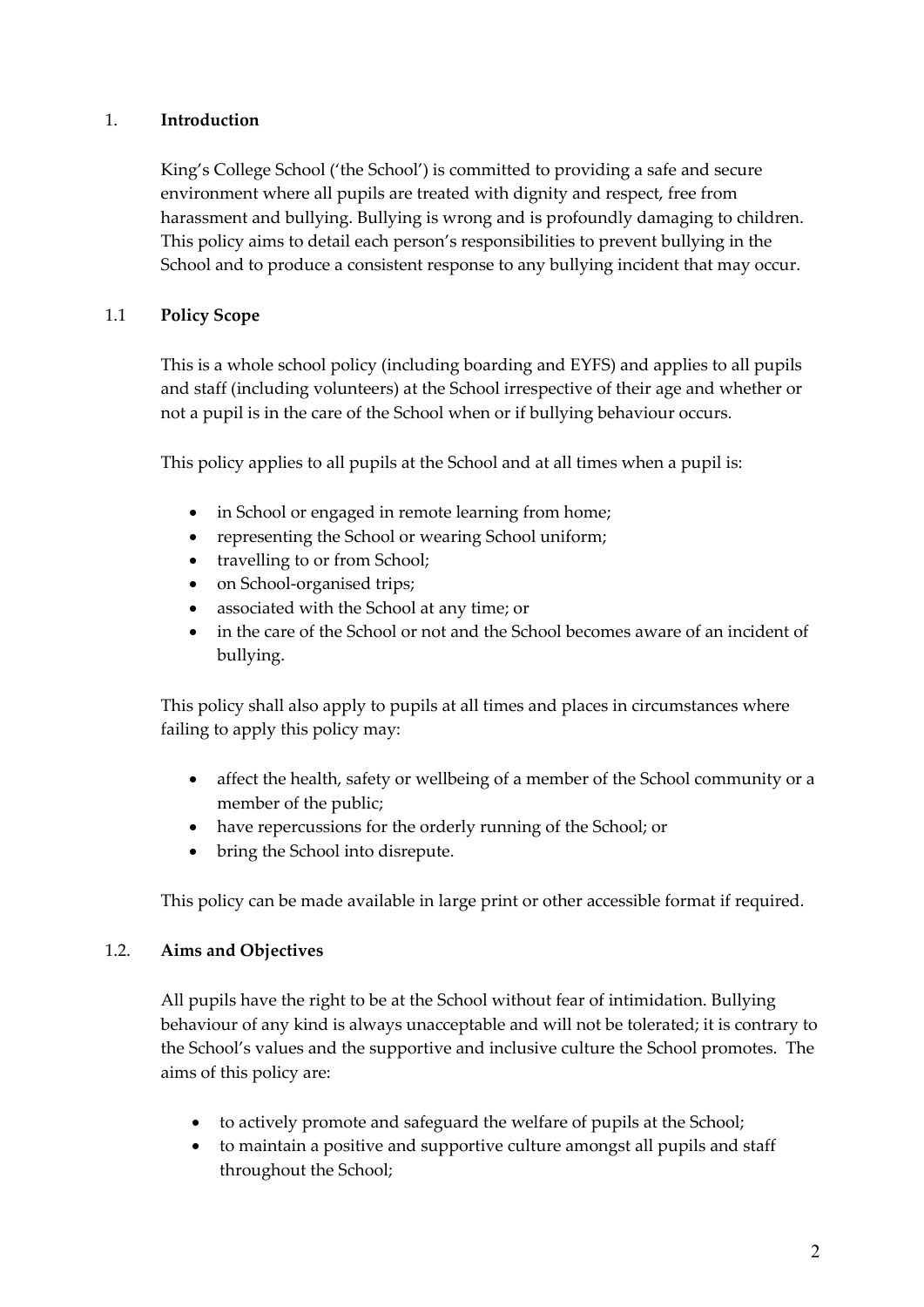- to make all those connected with the School aware of its opposition to bullying and make clear each person's responsibilities with regard to the prevention of bullying;
- to produce a consistent response to any bullying on a case-by-case basis; and
- to help promote a whole School culture of openness, safety, equality and protection from all forms of harm and abuse and to comply with the School's duties under the Equality Act 2010.

This policy forms part of the School's whole school approach to promoting child safeguarding and wellbeing which seeks to ensure that the best interests of pupils underpins and is at the heart of all decisions, processes and policies.

1.3 This policy has been drafted with due regard to the guidance issued by the Department for Education (DfE) in *Preventing and Tackling Bullying* (July 2017) and will be reviewed against any new government guidance issued from time to time.

This policy also has regard to the following guidance and advice: *Keeping Children Safe in Education* (September 2021), *Working together to safeguard children* (DfE, 2018), *Information sharing advice for safeguarding practioners* (DfE, July 2018), *Information sharing advice for safeguarding practioners (*DfE, July 2018*), Searching screening and confiscation: advice for schools* (DfE, January 2018)*, Relationships education, relationships and sex education and health education guidance* (DfE, June 2019), *Advice and guidance: How can we stop prejudice based bullying in schools* (Equality and Human Rights Commission), and *Sexual violence and sexual harassment between children in schools and colleges* (DfE, September 2021) and *Sharing nudes and semi-nudes: advice for education settings working with children and young people* (DCMS and UKCIS, December 2020).

# **2 Bullying**

- 2.1 Bullying is always unacceptable and will not be dismissed as being normal or as "banter," "just having a laugh," or simply "part of growing up." It will not be tolerated at the School because:
	- it is harmful to the person who is bullied, to those who engage in bullying behaviour, and those who support them;
	- it interferes with a pupil's right to enjoy their learning and leisure time free from intimidation;
	- it is contrary to the School's values, the supportive and inclusive culture the School promotes and is detrimental to the School's reputation.
- 2.2 Bullying is behaviour by an individual or group, repeated over time, that intentionally hurts another individual or group either physically or emotionally. Bullying is often motivated by prejudice against particular groups and may involve an imbalance of power. Bullying may be: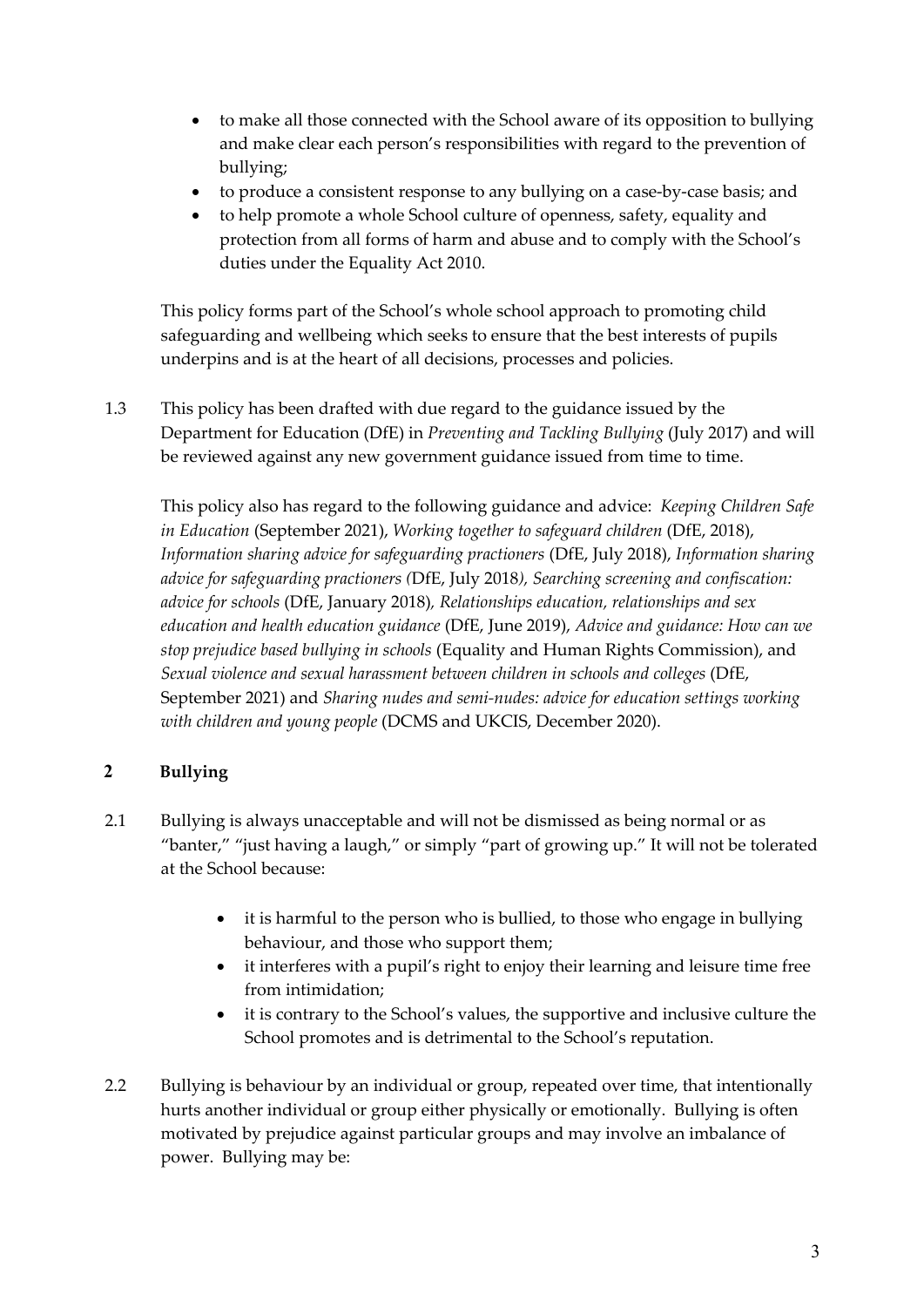- **Physical**: hitting, kicking, pushing people around, spitting, shaking, biting, hair pulling, or taking, damaging, or hiding possessions;
- **Verbal**: name-calling, gossiping, taunting, teasing, insulting, threatening, undermining, humiliating, or demanding money;
- **Non-verbal abuse**: hand signs or text messages (see also cyberbullying below);
- **Emotional abuse**: controlling or manipulating someone, making silent, hoax, or abusive calls;
- **Exclusionary behaviour**: intimidating, isolating, or excluding a person from a group;
- **General unkindness**: constant criticism, spreading rumours, or writing unkind notes, emails or texts;
- **Initation / hazing type behaviour:** rituals which may include but are not limited to activities involving harassment, abuse or humiliation used as a way of initiating a person into a group;
- **Low level disruptive behaviour:** 'banter' or 'horseplay' over a prolonged period of time;
- **Cyberbullying:** bullying that takes place using technology. This may include bullying through the use of mobile electronic devices, social media or apps / other websites. See the appendix to this policy for guidance for pupils about cyberbullying. More information about the use of mobile electronic devices may be found in the *Acceptable Use of ICT for Pupils Policy.*
- **Prejudice-based bullying:** bullying that is motivated by actual or perceived differences between children such as where a child is adopted, in care or has caring responsibilities;
- **Harmful sexual behaviours:** includes sexual harassment and sexual violence;
- **Sexual harassment:** unwanted conduct of a sexual nature that can occur online and offline. It can include but is not limited to:
	- Sexual comments, such as telling sexual stories, making lewd comments, making sexual remarks about clothes and appearance and calling someone sexualised names;
	- Sexual jokes or taunting;
	- Physical behaviour such as deliberately brushing against someone, interfering with their clothes, displaying pictures, photos, or drawings of a sexual nature;
	- Online sexual harassment which may include: non-consensual sharing of sexual images and videos (sharing of nudes and semi-nudes images and videos, otherwise known as sexting or youth produced sexual imagery), inappropriate sexual comments on social media, exploitation, coercion and threats, and upskirting. Incidences of sexual harassment will be investigated to ensure they are not part of a wider pattern of sexual harassment and / or sexual violence;
	- **Sexual violence**: sexual offences under the Sexual Offences Act 2003, specifically rape, assault by penetration, sexual assault, and causing someone to engage in sexual activity without consent.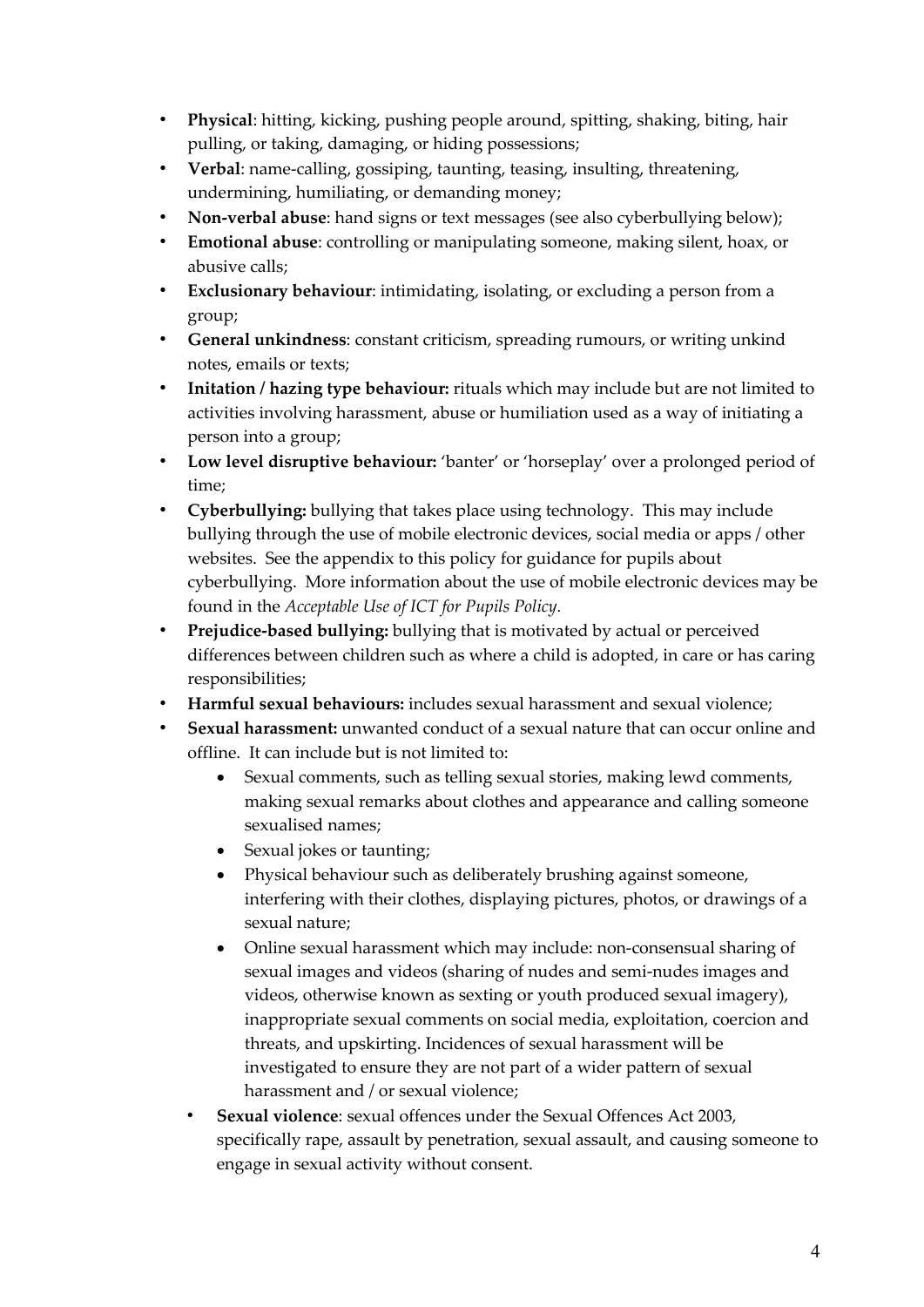- 2.2 Discrimination-based bullying may also be:
	- Racist related to someone's religion, belief, or culture;
	- Sexist related to a person's gender or gender reassignment;
	- Related to a person's sexual orientation (homophobic bullying);
	- Related to a person's age;
	- Related to pregnancy or maternity;
	- Related to a person's disability, special educational needs, learning difficulty, health, or appearance; or
	- Related to a person's home circumstances.
- 2.3 Racial, sexual, transphobic, or homophobic bullying or bullying someone because they have a disability are also hate crimes.
- 2.4 Some individuals may see their hurtful conduct as "teasing" or "a game" or "for the good of" the other person. These forms of bullying are equally unacceptable but may not be malicious and can often be corrected quickly with advice and without disciplinary sanctions. If left unchallenged or dismissed, low level disruption such as 'banter' or 'horseplay' can have a wearing and significant impact on targeted individuals exposed to such behaviour and may lead to a culture of failing to report. This is not a culture the School adopts. Bullying will not be dismissed as being normal behaviour between young people, as 'banter' or 'part of growing up.'
- 2.5 A person who makes a physical or sexual assault on another, or who steals or causes damage to the property of another, commits a criminal offence and also a civil wrong known as a "tort" for which there can be legal consequences outside the School. Certain acts of voyeurism e.g. upskirting, which typically involves taking a photograph under a person's clothing without them knowing with the intention of viewing parts of their body or clothing not otherwise visible in order to obtain sexual gratification, or cause the victim humiliation or distress, are criminal offences. Misuse of electronic communications could also be a criminal offence; for example it is an offence to send an electronic communication (such as a text message or email) to another person with the intent to cause distress or anxiety.

#### **3. Safeguarding and Peer on Peer Abuse**

**3.1** Bullying is closely connected with pupil wellbeing and, therefore, will often require a safeguarding response. Bullying demonstrates a lack of respect for others which can overlap with abusive and harassing behaviour and which, in turn, can lead to a culture of unacceptable behaviours and an unsafe environment for children. The School has a zero-tolerance approach to bullying; it is essential that all staff understand the importance of recognising and challenging inappropriate behaviours between peers.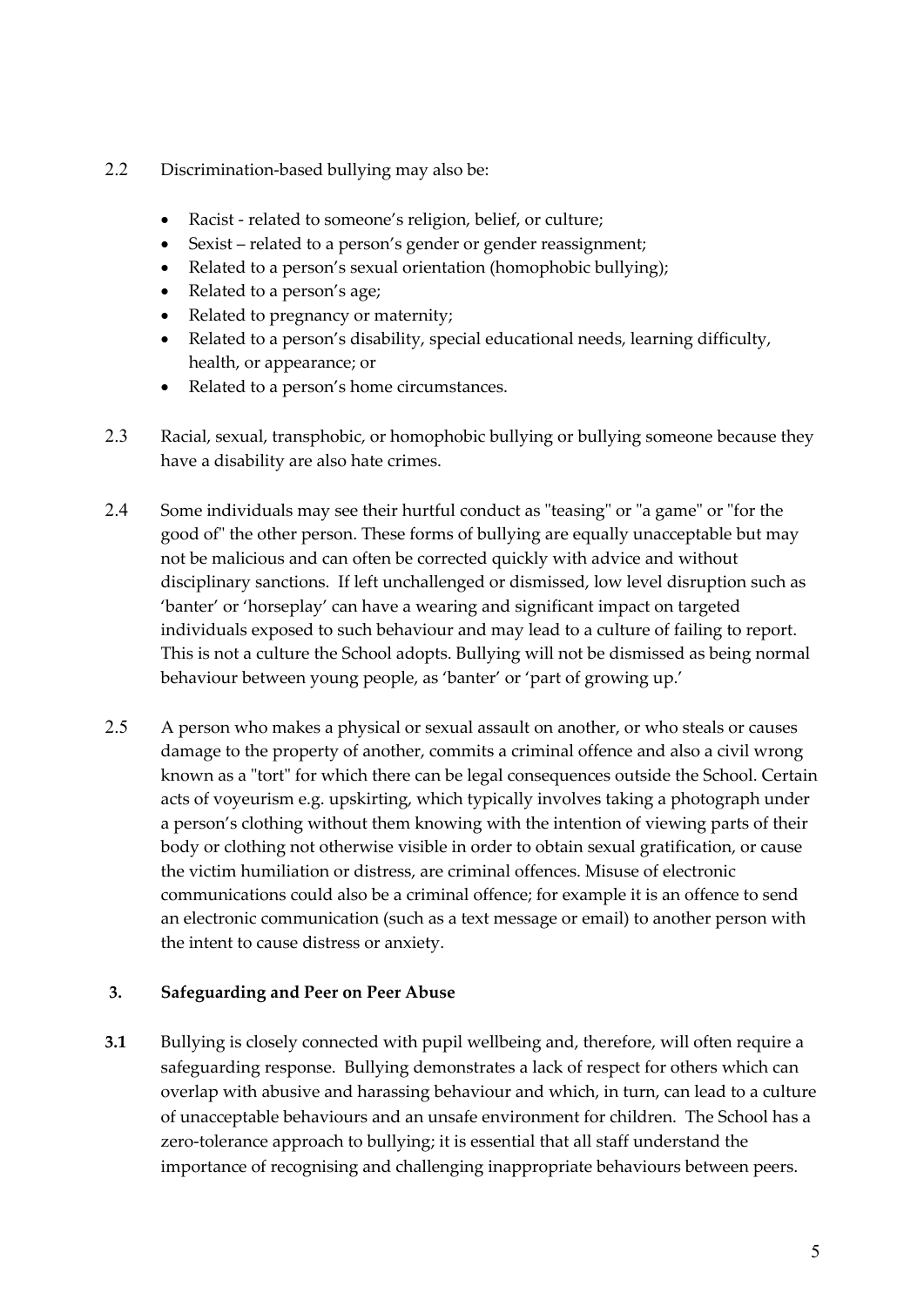- **3.2** Peer on peer abuse can occur both inside and outside of School and may be taking place whilst not being reported. A one size fits all approach is not appropriate for all pupils; a contextualised approach for more vulnerable pupils, victims of abuse and pupils with special educational needs and disabilities may be required. Certain behaviours, for example dismissing sexual harassment as "just banter", "just having a laugh," or "part of growing up" can lead to a culture of unacceptable behaviours and create an unsafe environment for pupils. Dismissing sexual harassment can lead to a culture that normalises abuse with pupils accepting it as normal and not coming forward to report it.
- **3.3** Technology is a significant factor in many safeguarding and wellbeing issues. Pupils are at risk of abuse online as well as in person. This can take the form of abusive, harassing, and sexist messages, the non-consensual sharing of indecent images especially around chat groups, and the sharing of abusive images and pornography.
- **3.4** The School's policy and procedures with regard to peer on peer abuse are set out in the School's *Safeguarding and Child Protection Policy*. Concerns about a pupil's welfare because they are the victim or perpetrator of bullying behaviour must be reported in accordance with the School's safeguarding procedures and in accordance with the local authority's guidance.

# **4. Anti-Bullying Culture**

- **4.1** The School's Governors have overall responsibility for promoting and safeguarding the welfare of pupils at the School, ensuring that those in leadership positions and management positions actively promote pupil wellbeing. This includes verifying that appropriate values, policies and procedures are established and implemented effectively to:
	- Minimise the risk of bullying at the School so that pupils feel safe and secure;
	- Intervene early in low-level disruption to prevent negative behaviours escalating;
	- Deal swiftly with allegations of bullying at the School so that pupils and staff feel confident that all incidents will be dealt with appropriately; and
	- Consider incidents of sexual harassment in broad terms so that it is challenged in order to prevent the normalisation of behaviours which can provide an environment that may lead to sexual violence.
- **4.2** The School aims to provide pupils with a secure and caring environment in which bullying is neither ignored, condoned, nor tolerated. All members of the School, including governors, staff, parents and pupils must demonstrate the belief that any form of bullying is unacceptable and set an example which reflects that view.
- **4.3** In particular, the School expects all members to:
	- uphold the School's values and abide by the School's rules;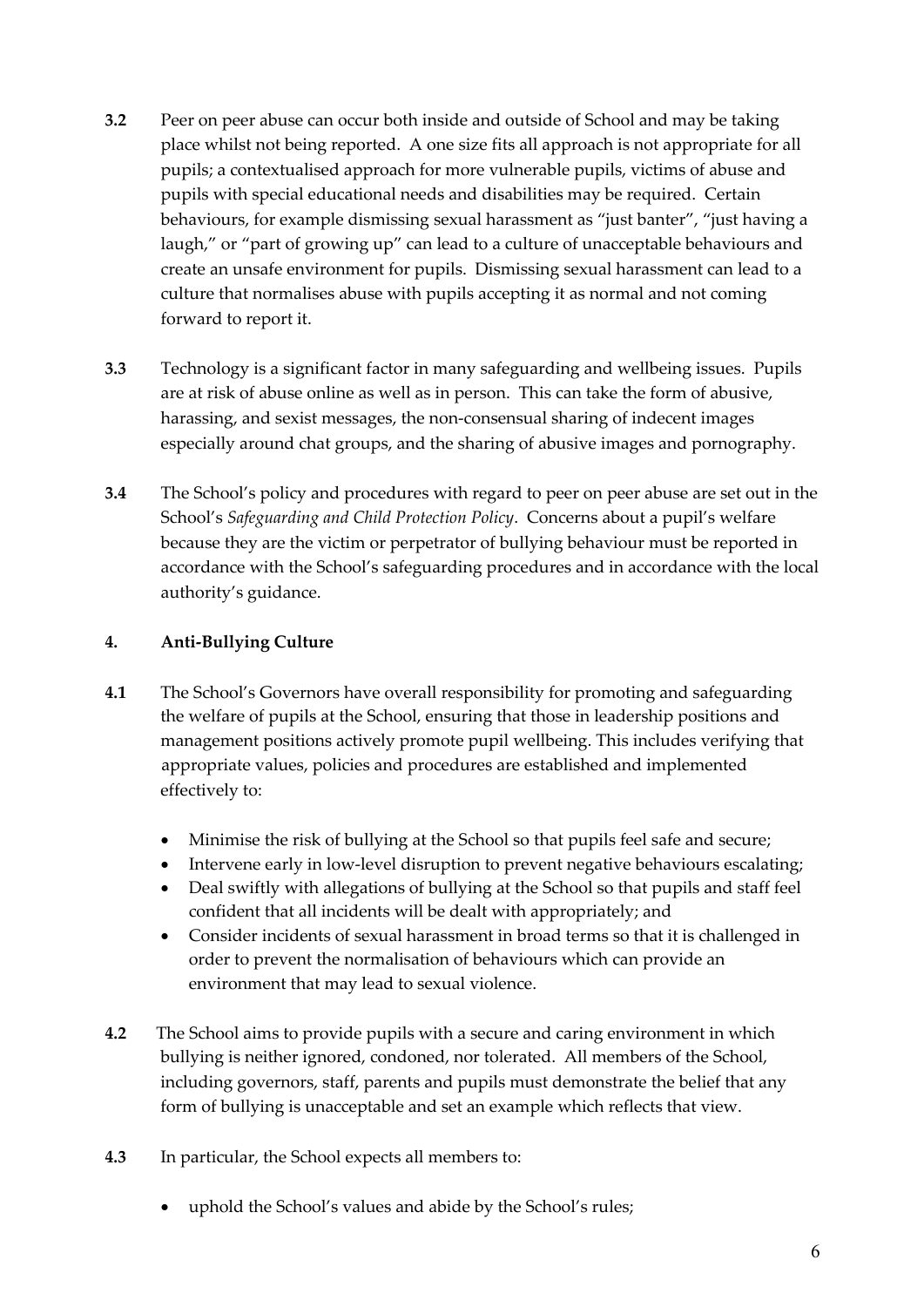- report an incidence of bullying in accordance with this policy;
- ensure a complaint of bullying will always be taken seriously;
- ensure that unkind actions or remarks are not tolerated and not stand by when someone is being bullied;
- value one another and treat each other with respect and sensitivity;
- think carefully before speaking or acting in ways which may cause distress or embarrassment;
- respect everyone's differences and diversity of origin, appearance, personality and interests;
- recognise that what may seem fun to some (especially a group) may seem much more threatening to others (especially an individual);
- help protect and support those who are unhappy or vulnerable;
- make a stand against those who ignore or resist these aims.

All of the above apply to interaction in person or online, through the use of any form of technology.

- **4.4** It is everyone's responsibility to ensure so far as is reasonably practicable, whatever the circumstances, that no pupil becomes a victim of bullying. A person may be vulnerable to bullying because of their age, physical appearance, nationality, race, gender or gender reassignment, sexual orientation, religion or belief, culture, learning difficulty, disability, home circumstances, or because they are new in the School, appear to be uncertain or do not have friends. A person may also become a target because of an irrational decision by a bully.
- **4.5** In School and in every year group:
	- discriminatory and offensive words and behaviour are treated as unacceptable;
	- positive attitudes are fostered towards people with any protected characteristic and towards ethnic, religious, cultural and linguistic groups within and outside the School; and
	- positive attitudes are fostered towards gender and sexuality differences through the curriculum in combination with assemblies, visiting speakers and form time.
- 4.6 Members of staff are expected to promote an anti-bullying culture by:
	- celebrating achievement;
	- anticipating problems and developing strategies to prevent bullying occurring in the first place;
	- disciplining perpetrators fairly, consistently and reasonably, taking into account any special educational needs or disabilities as well as any underlying safety concerns of the perpetrator and providing support as appropriate;
	- creating opportunities to listen to pupils' concerns;
	- acting as advocates of pupils;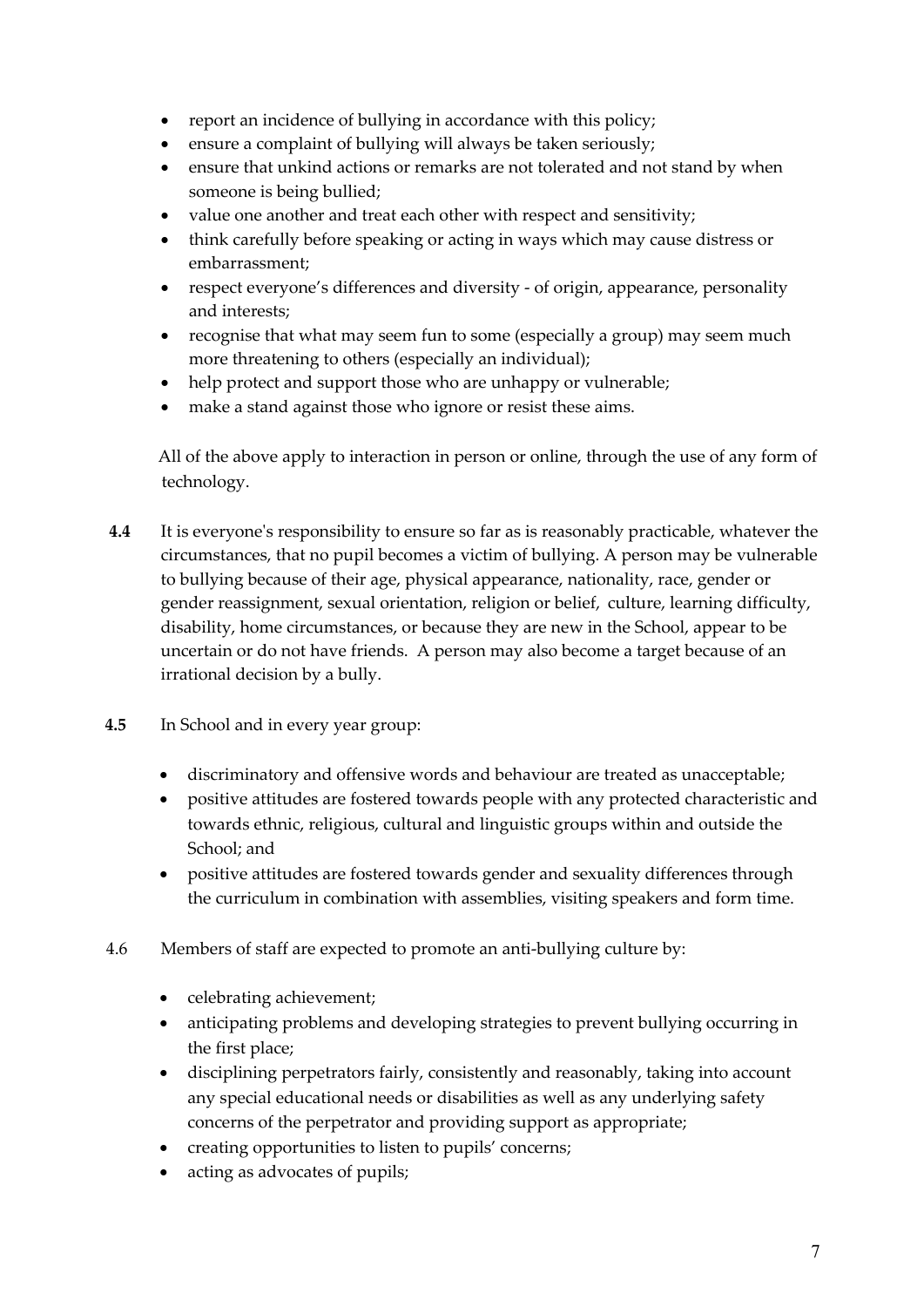- reporting concerning behaviour in accordance with the provisions outlined in this policy, adopting an 'it could happen here' attitude.
- 4.7 Members of staff are vigilant at all times but particularly:
	- at the start and end of the School day when pupils arrive and leave the site;
	- before lessons:
	- in the queue for the Dining Hall and in the Dining Hall itself;
	- during break times;
	- in the changing rooms;
	- on School transport and educational visits;
	- in the Boarding House.
- 4.8 Staff awareness is raised through discussion in meetings between members of the Senior Pastoral Team, the Designated Safeguarding Lead, Form Tutors, the Housemaster, and the Deputy Heads. The result of these meetings is to feed back information about friendship patterns, particular incidents, any pupil who seems to be isolated, any growing "power base" and any known conflict between pupils so that strategies can be developed to prevent bullying. Appropriate training is arranged for staff in relevant roles to ensure they have the necessary skills to identify the risks and indications of child abuse and bullying and to deal with cases or potential cases which are detected.
- 4.9 The School takes active measures to promote an anti-bullying culture and to ensure the message that bullying will not be tolerated at the School is disseminated throughout the School community effectively. This is achieved through the School's Personal, Social, Health and Economic (PSHE) curriculum, assemblies, visiting speakers and in form time. Through PSHE, pupils learn the positive values of mutual respect and concern for others and the importance of building healthy relationships. Lessons are delivered via age-appropriate materials. Further details may be found in the *PSHE Policy* on the School Portal and public website.
- 4.10 The School emphasises to older pupils the importance of setting a good example and being helpful to younger pupils as well as each other. The School encourages this interaction through its 'Buddy Programme' where older pupils are trained to be buddies to younger forms and offer encouragement and support in an appropriately limited way.
- 4.11 A pupil who is being bullied should complain without delay and can do so in several ways:
	- tell their parents, Form Tutor, the Housemaster, a Deputy Head, the Designated Safeguarding Lead (DSL), the School Nurse or a member of staff or a responsible older pupil; alternatively,
	- place a note in the purple 'Worry Box' in the corridor outside the library, which can be delivered to any member of staff anonymously;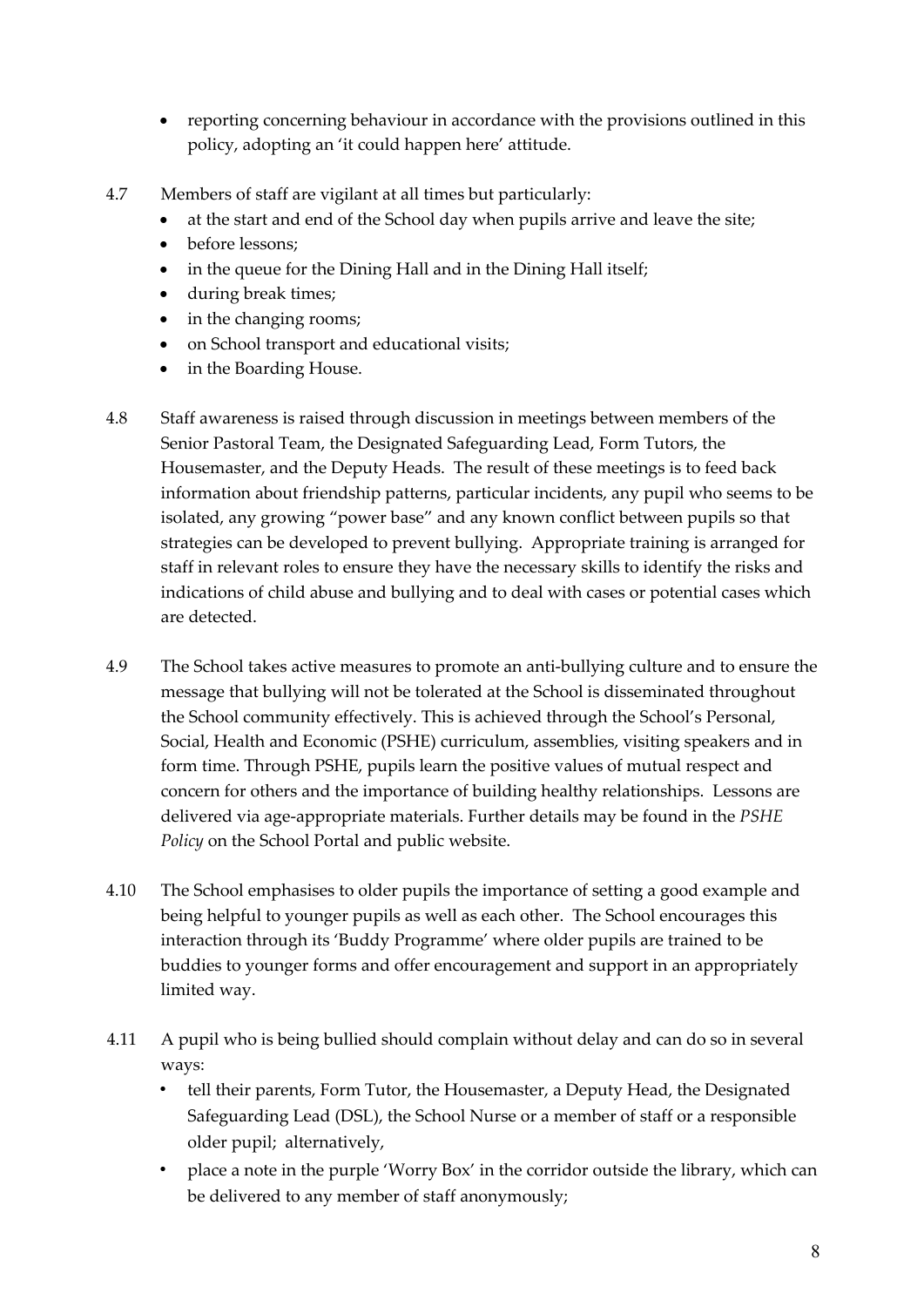- contact the School Listener for advice (details for whom can be found on the School Portal under Key School Contacts, on the Boarding House noticeboard outside the Dining Hall, on the wall inside the School Office and inside pupils' prep diaries;
- Boarders may contact the Independent Listener (details can be found on the Boarding House noticeboards); or
- contact Childline (0800 1111) or the Children's Commissioner (0800 528 0731).

# **5 Why Incidents May Not Be Reported**

- 5.1 There are many reasons why a pupil who has suffered, witnessed or learned of bullying may be reluctant to report it. They may think, for example:
	- it is telling tales;
	- they won't believe me because the person I am complaining about is popular and I am not, and I will become even more unpopular;
	- the things they are saying and doing are too embarrassing to discuss with an adult;
	- it is all my fault anyway for being overweight / too studious etc;
	- there are too many of them; there is nothing the staff can do;
	- it will get back to my parents and they will think less of me;
	- I will just try and toughen up and grow a thicker skin;
	- I will lie low and not draw attention to myself;
	- this is a normal part of growing up and going to school.
- 5.2 There are also reasons why a pupil who has witnessed or learned of bullying behaviour may not want to make a report. They may think:
	- it is telling and I will become unpopular;
	- it is not my concern anyway;
	- I don't like the victim and I would find it embarrassing to be associated with them.
- 5.3 Any of these responses would be contrary to the School's culture. By implementing this policy, the School encourages every pupil (and their parents) to understand that:
	- every complaint of bullying will be taken seriously;
	- members of staff will deal with a complaint correctly and effectively in accordance with their experience and the training they have received;
	- there is a solution to nearly every problem of bullying;
	- a pupil who complains will receive support and advice and in many cases the problem can be dealt with on a no-names basis;
	- the primary aim will be for the bullying to cease, not the punishment of the bully, unless necessary;
	- the School may need to support the bully as well so that it can address the causes of bullying behaviour.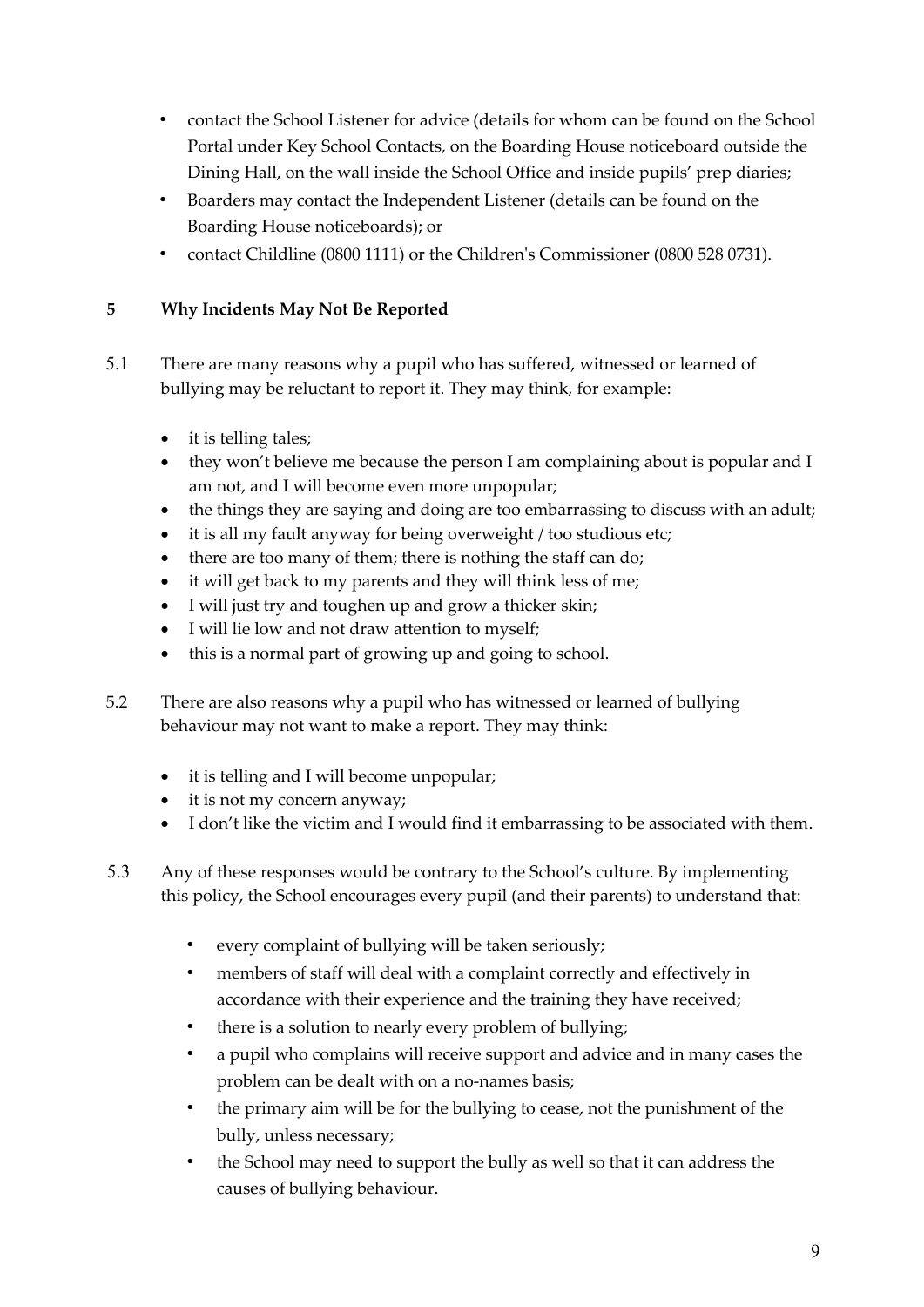# **6 Reporting Concerns**

6.1 A pupil who is being bullied, or who is worried about another pupil being bullied, should tell their parents, and preferably their Form Tutor, a Deputy Head or another member of staff.

However, it is most important that any case of bullying is reported to someone to whom the victim feels able to talk and, accordingly, a report may be made to any member of staff.

- 6.2 **Initial Complaint:** Any member of staff who learns of alleged bullying behaviour should:
	- a) firstly, respond quickly and sensitively by offering advice, support and reassurance to the alleged victim. The member of staff should:
	- listen carefully and keep an open mind;
	- not ask leading questions;
	- reassure the child but not give a guarantee of confidentiality;
	- b) if the incident is not too serious, possible outcomes may be that there has been a misunderstanding which can be explained sympathetically to the alleged victim with advice to the alleged bully, or the complaint is justified in whole or in part, and further action will be needed.

In a case in which a serious criminal offence is suspected, advice should be sought from the Head directly. In all other cases:

c) report the allegation to the Head of Year and Form Tutors of both the alleged victim and alleged bully as soon as possible. The Housemaster should also be informed if either party is a boarder.

#### **7 Assessment of Concerns**

- **7.1** The pupil's Head of Year and Form Tutor will normally see the victim and, unless the case is very serious, any witnesses without delay and form an initial view of the allegation. The assessment will consider:
	- the nature of the incident(s): physical? sexual? verbal? exclusionary?
	- is it a one-off incident involving an individual or a group?
	- is it part of a pattern of behaviour by an individual or a group?
	- has physical injury been caused?
	- who should be informed: Head? Parents? Designated Safeguarding Lead? Children's Social Care? Police?
	- can the alleged bully be questioned without disclosing the victim's identity?
	- what is the likely outcome if the allegation proves to be true?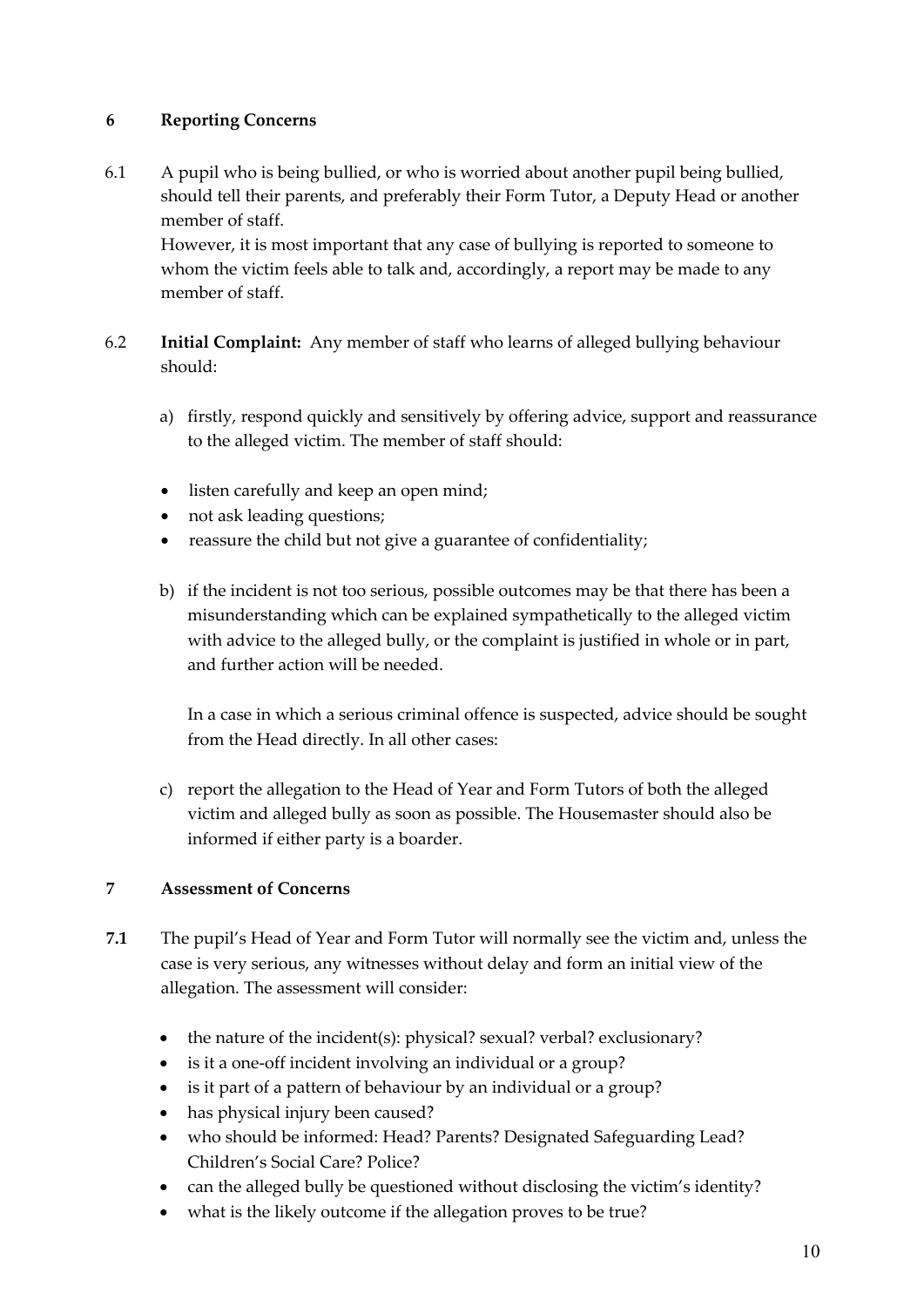- 7.2 If at any stage the alleged bullying behaviour raises a safeguarding concern, the matter should be reported in accordance with the School's *Safeguarding and Child Protection Policy* before any further investigation is carried out. This will always be the case where consensual or non-consensual sharing of nude or semi-nudes images or videos or other harmful sexual behaviours are involved. Where bullying allegedly involves youth produced sexual imagery, staff will not view or forward sexual imagery reported to them and will follow the School's policy on sharing consensual or non-consensual nude and semi-nudes images as set out in Appendix 1 of the School's *Safeguarding and Child Protection Policy.*
- 7.3 Serious Incident: Except in a case where a serious criminal offence is suspected, in the event that an observed or reported instance of serious bullying behaviour has occurred involving a pupil, or has recurred after warnings have been given to the alleged perpetrator, the Form Tutor and Housemaster (if either party is a boarder) must inform the Head, Deputy Heads and the Designated Safeguarding Lead. The Designated Safeguarding Lead or a Deputy Head will then:
	- interview the alleged victim(s), perpetrator(s) and any witness(es) separately in order to establish the facts. They may decide to ask the relevant Form Tutor or Housemaster to be present;
	- send a summary of the findings to the Head.

The Head, along with the Deputy Heads, DSL and Housemaster, will decide on the action to be taken in accordance with the range of action set out below.

The Head will notify the parents of the victim(s) and perpetrator(s) giving them the details of the case and the action being taken. In very serious cases, such action may include further investigation in accordance with the School's *Policy for Good Discipline* and *Expulsion, Removal and Review Policy.*

The School will keep relevant parents informed if and when it may be dealing with a significant bullying situation, including online safety issues. Parents are asked to let the School know directly if they have cause for concern, either on behalf of their own children or because of rumours about incidents involving others. The School endeavours to handle all information discreetly. The School recognises it is much easier to manage problems or potential problems with early intervention.

#### **8 Response to Concerns**

8.1 **Range of actions:** Once investigated, and when a complaint of bullying behaviour is upheld, every effort will be made to resolve the problem through action including one or more of the following: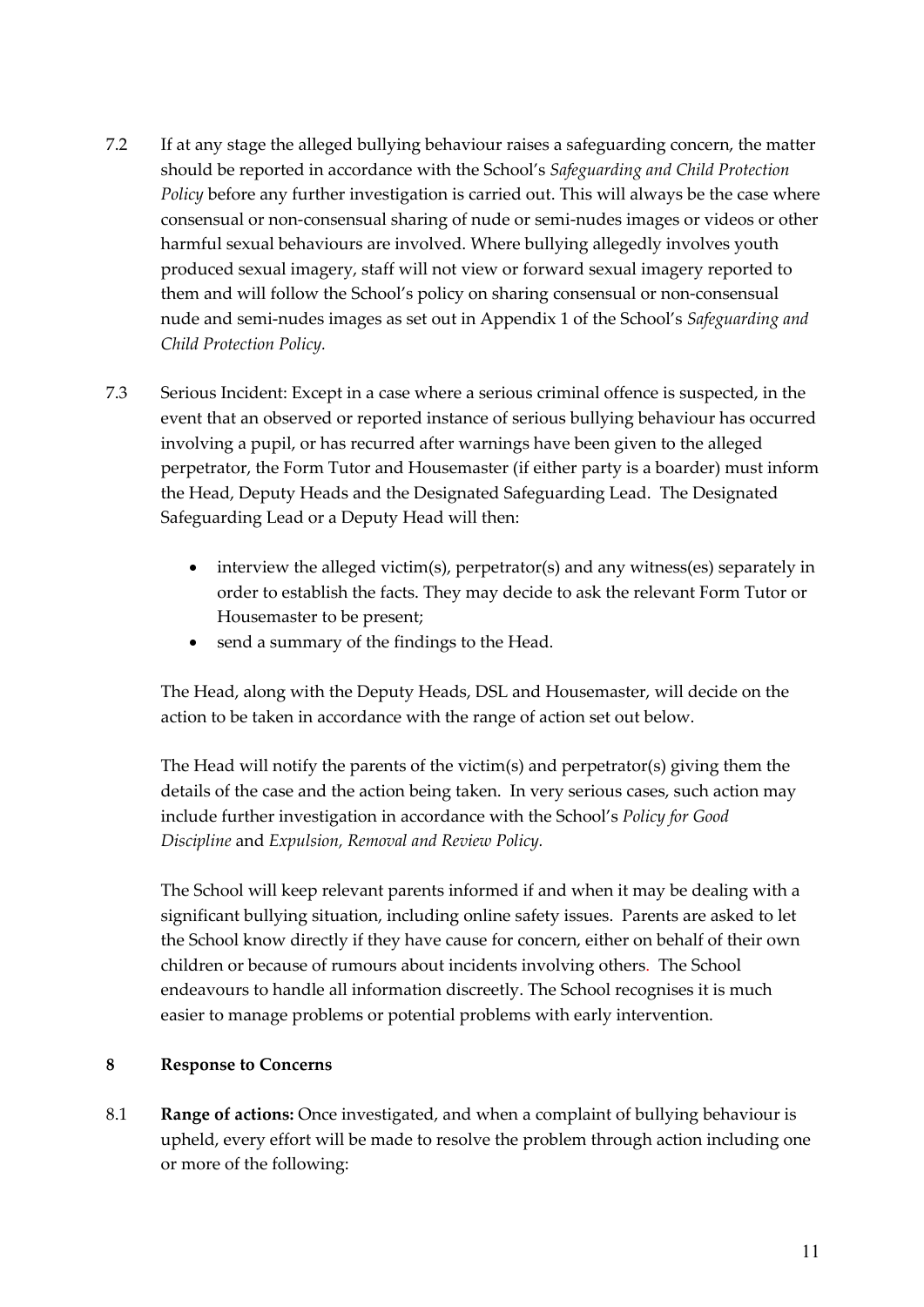- consideration as to whether the bullying incident should be addressed as a safeguarding concern and if so, follow the procedures set out in the School's *Safeguarding and Child Protection Policy*;
- counselling of all appropriate parties;
- advice and support for the victim and, where appropriate, establishing a course of action to help the victim, including support from external services where appropriate;
- advice and support to the bully in trying to change their behaviour. This may include clear instructions and a warning or final warning;
- consideration of the motivation behind the bullying behaviour and whether external services should be used to tackle any underlying issues of the bully which contributed to the bullying behaviour. If these considerations lead to any safeguarding concerns to the bully, the School's child protection procedures will be followed;
- a supervised meeting between the bully and the victim to discuss their differences and the ways in which they may be able to move forward (only with the victim's express agreement);
- a disciplinary sanction against the bully, in accordance with the School's *Policy for Good Discipline*. Sanctions should reflect the seriousness of an incident and aim to deter future behaviour of a similar nature. In a very serious case or a case of persistent bullying, a pupil may, after appropriate investigation, be required to leave the School permanently in accordance with the School's *Expulsion, Removal and Review Policy*. Any disciplinary action will be applied fairly, consistently and reasonably, taking into account any special educational needs or disabilities and the needs of vulnerable pupils;
- action to break up a "power base";
- confiscation of mobile electronic devices, increased monitoring procedures or limiting access to the School's internet and email facilities if the incident involved cyberbullying (see the School's *Acceptable Use of ICT for Pupils Policy*);
- moving either the bully or victim to another class after consultation with the pupil, their parents and the relevant staff;
- involving Children's Social Care or the police after following due process and collaboration with the parents;
- notifying the parents of one or both pupils about the case and the action which has been taken;
- notifying external agencies where appropriate; and
- such other action as may appear to the Head to be appropriate.
- 8.2 The position should be monitored for as long as necessary thereafter. Action may include: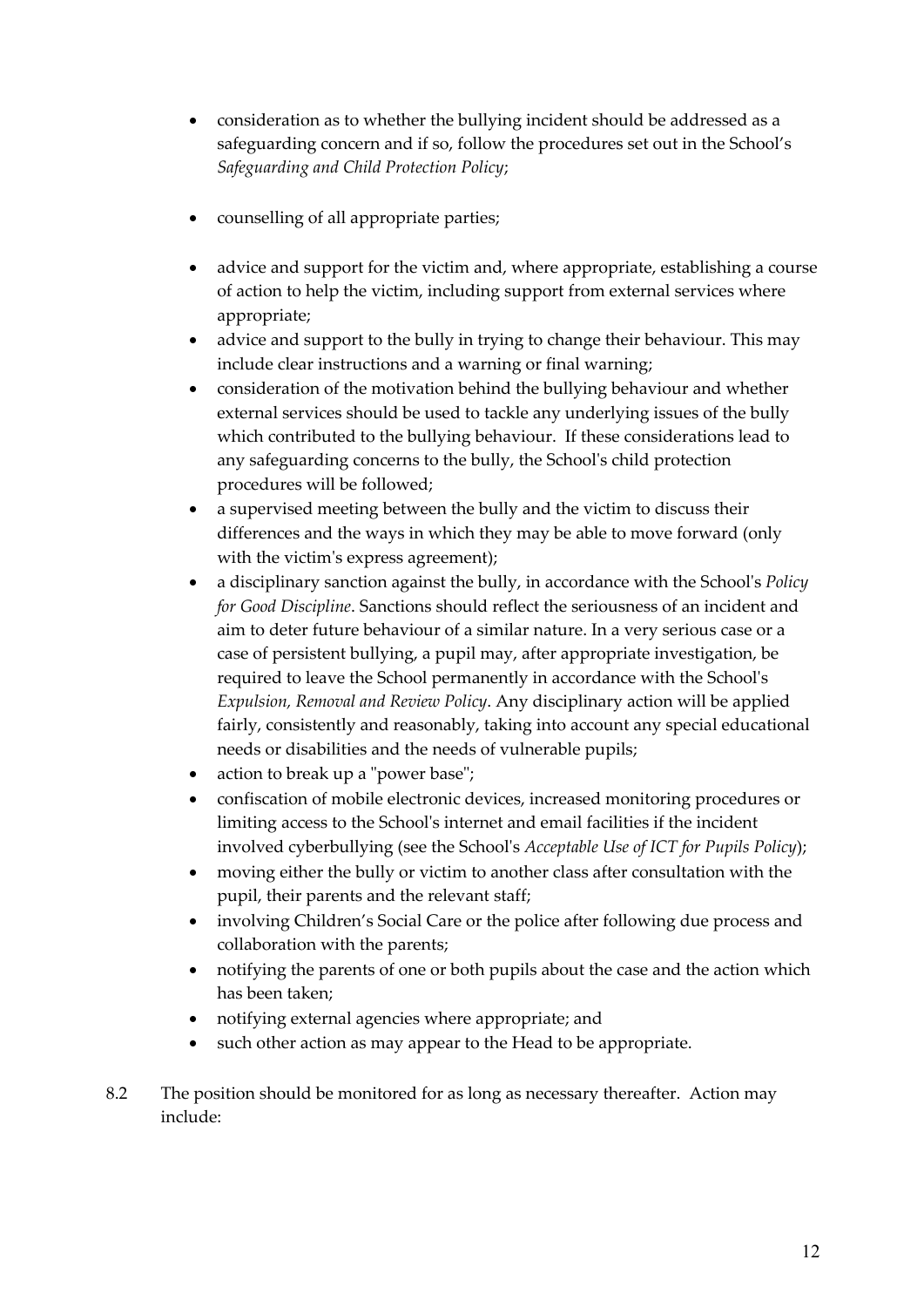- sharing information with some or all colleagues and with pupils in the Form and / or Boarding House so that they may be alert to the need to monitor certain pupils closely;
- ongoing counselling and support;
- vigilance;
- mentioning the incident at staff meetings;
- reviewing vulnerable individuals and areas of the School; and
- liaison between the Housemaster and Head of Year / Form Tutor.
- 8.3 The School recognises that removing bullied pupils from school is disruptive and can make it difficult to reintegrate. The School understands in some circumstances however, the consequences of being bullied may have had a severe impact on a pupil's social, emotional or mental health and may have impacted seriously on a pupil's ability to learn. The School will do all that is reasonably possible to ensure bullied pupils continue to attend school and maintain their educational progression by putting in place proportionate short term alternative onsite provision plans where necessary.
- 8.4 If the pupil is considered to have significantly greater difficulty learning than the majority of those the same age due to the impact of the bullying, the School will consider whether the pupil will benefit from being assessed for special educational needs.
- 8.5 For all incidents of bullying (whether isolated or occurring over a period of time), disciplinary sanctions will be applied fairly, consistently and reasonably, taking into account any special educational needs or disabilities of the pupil and the needs of vulnerable pupils. Such sanctions may extend to fixed term exclusion, required removal or, in the gravest cases of severe or persistent bullying, permanent exclusion. Counselling may be maintained for both parties after any fixed term sanctions have been applied.
- 8.6 If at any stage the alleged bullying behaviour raises a safeguarding concern, the School's *Safeguarding and Child Protection Policy* will be followed before further investigation is carried out. Even where safeguarding is not considered to be an issue, the School may need to draw on a range of external services to support the pupil who is experiencing bullying, or, to tackle any underlying issue which has contributed to a child engaging in bullying.

# **9. Implementation of the Policy**

9.1 Awareness of this policy is promoted through appropriate staff training to ensure the principles of the policy are understood, legal responsibilities in line with the Equality Act 2010 are known and guidance is given to help staff in relevant roles prevent and resolve problems.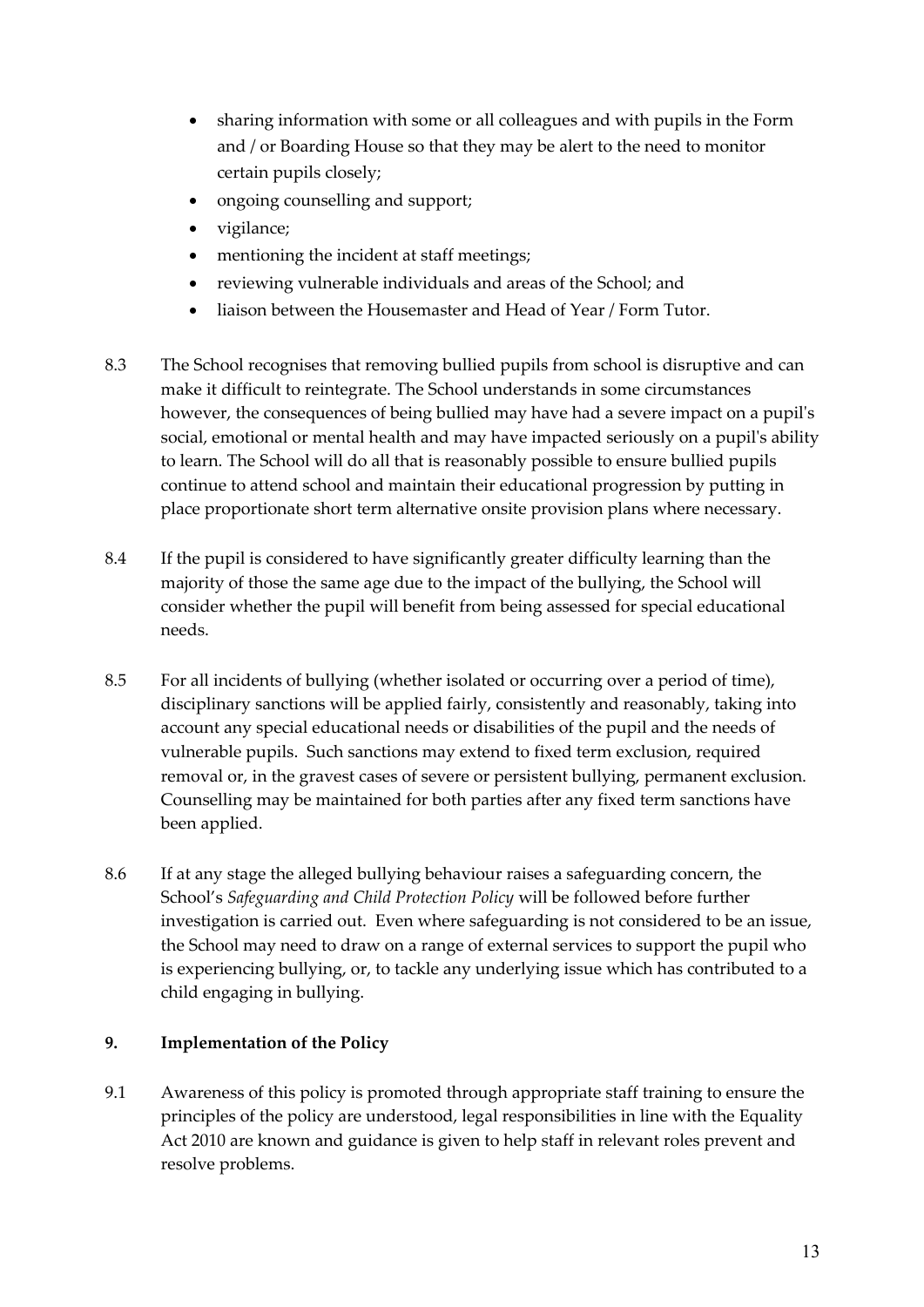- 9.2 Positive values of mutual respect and concern for others are promoted to pupils through explicit encouragement in a wide range of contexts from assembly and form time to informal discussion.
- 9.3 The PSHE curriculum addresses the topic of 'friendship' in all year groups; 'bullying' is addressed in Years 5-8. Additionally, Form Tutors remind pupils periodically of their responsibility to ensure that bullying does not occur and to talk to a member of staff if they witness, suspect, or experience bullying. Staff are aware of learning opportunities in class avoiding prejudice-based language.
- 9.4 Online safety is a key aspect of all areas of the curriculum. Parents are informed about online safety issues, and the School's strategies to safeguard pupils, through correspondence and events held by the School to raise awareness. Further information about the School's approach to online safety is available in the School's *Online Safety Policy*, *Acceptable Use of ICT for Pupils Policy* and *PSHE Policy.*
- 9.5 The School recognises that children with special educational needs and disabilities can face additional safeguarding challenges including the potential to suffer disproportionate impact from behaviours such as bullying without outwardly showing any signs. The School will consider extra pastoral support for pupils with special educational needs and disabilities as required.

# **10 Training**

- 10.1 The School ensures that regular guidance and training are arranged as appropriate on induction and at regular intervals thereafter to ensure that staff in relevant roles understand what is expected of them by this policy and have the necessary knowledge and skills to carry out their roles, especially:
	- having an understanding of the groups who may be more vulnerable to bullying;
	- awareness of the risk and indications of bullying, and how to deal with cases;
	- counselling skills (including bereavement); and
	- awareness of the risks of peer on peer abuse including sexual violence and sexual harassment and how bullying behaviour may give rise to safeguarding concerns.
- 10.2 The level and frequency of training depends on the role of the individual member of staff. The School maintains records of all staff training.

#### **11 Risk Assessment**

11.1 Where a concern about a pupil's welfare is identified, the risks to that pupil's welfare will be assessed and appropriate action taken to reduce the risks identified.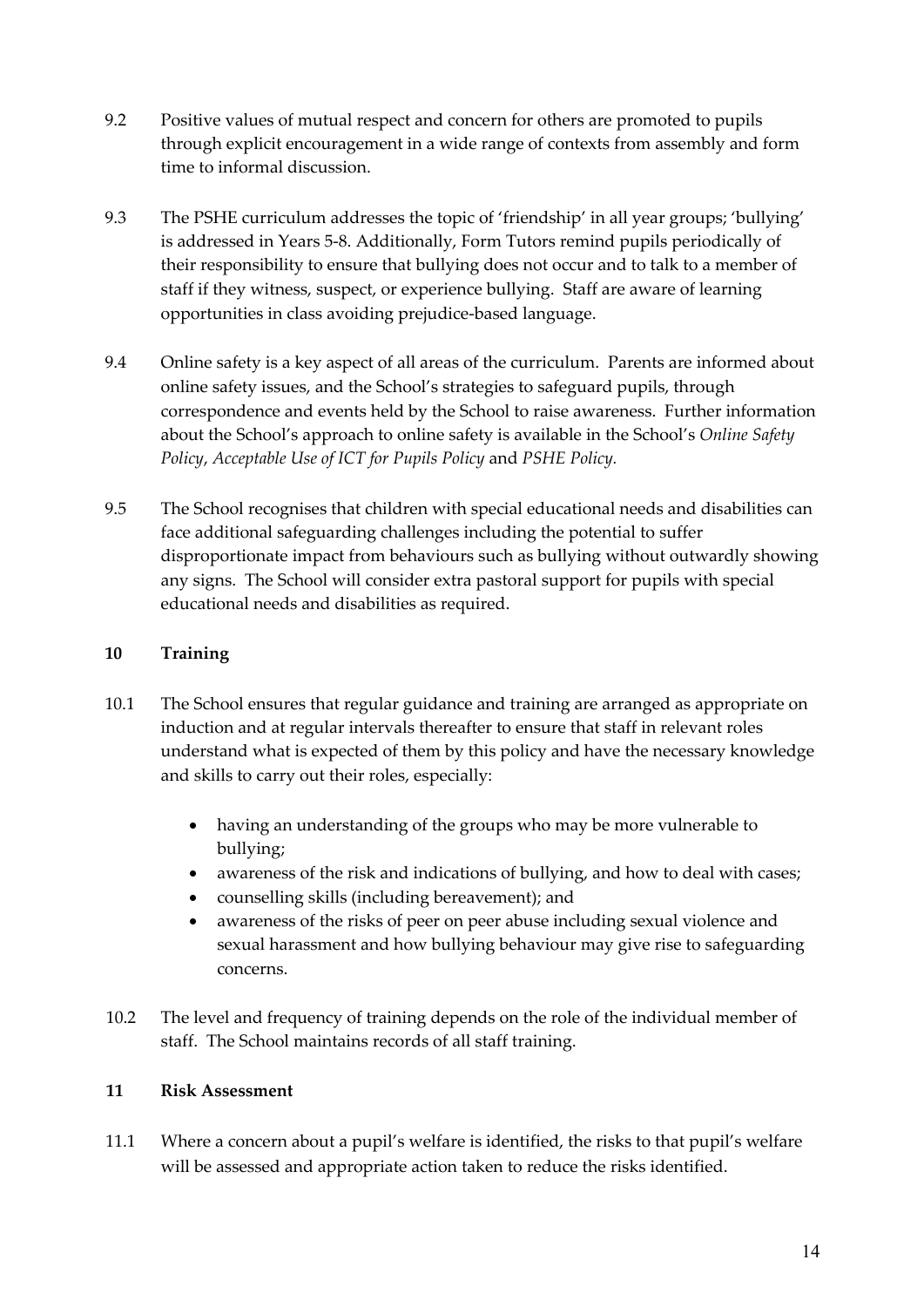- 11.2 The format of the risk assessment may vary and may be included as part of the School's overall response to a welfare issue, including the use of individual pupil welfare plans (such as behaviour, healthcare and education plans, as appropriate). Regardless of the form used, the School's approach to promoting pupil welfare will be systematic and pupil focused. For further details, please see the School's *Risk Assessment for Pupil Welfare Policy*.
- 11.3 The DSL has overall responsibility for ensuring that, when significant risks to pupil welfare are identified, those risks are assessed and the findings implemented, monitored, recorded and reviewed.

#### **12 Monitoring and Review**

- 12.1 The School maintains records of the welfare and development of individual pupils. Every complaint or report of bullying is recorded centrally and monitored to enable patterns to be identified, both in relation to individual pupils and across the School as a whole and to evaluate the effectiveness of the School's approach.
- 12.2 The Designated Safeguarding Lead maintains a centralised record of all allegations or reports of bullying, including details of those involved and the action taken.
- 12.3 The Deputy Heads, along with the Senior Pastoral Team, monitor the centralised record of bullying incidents on a regular basis to identify patterns in behaviour and the effectiveness of the School's anti-bullying procedures. This information is reported to the Head and to the Governors' Education sub-committee to ensure that the Senior Leadership Team and Governors actively monitor bullying incidents.
- 12.4 This policy will be reviewed, and revisions made on an annual basis, or more regularly as required and taking into account any advice published by the DfE together with the records of any bullying incidents. In undertaking the review, the Head, Deputy Heads and Senior Pastoral Team will take into account the results of the monitoring above as well as any changes in legislation and / or statutory guidance and other relevant information gathered (such as through a bullying survey).
- 12.5 The Governors will consider the revisions made as part of its collective responsibility to carry out an annual review of safeguarding.

#### **13 Recordkeeping**

- 13.1 All records created through the application of this policy are managed in accordance with the School's *Data Protection and Retention Policy* and procedures.
- 13.2 The records created in accordance with this policy may contain personal data. The School has a number of privacy notices which explain how the School will use personal data about pupils and parents. The privacy notices are published on the School's website.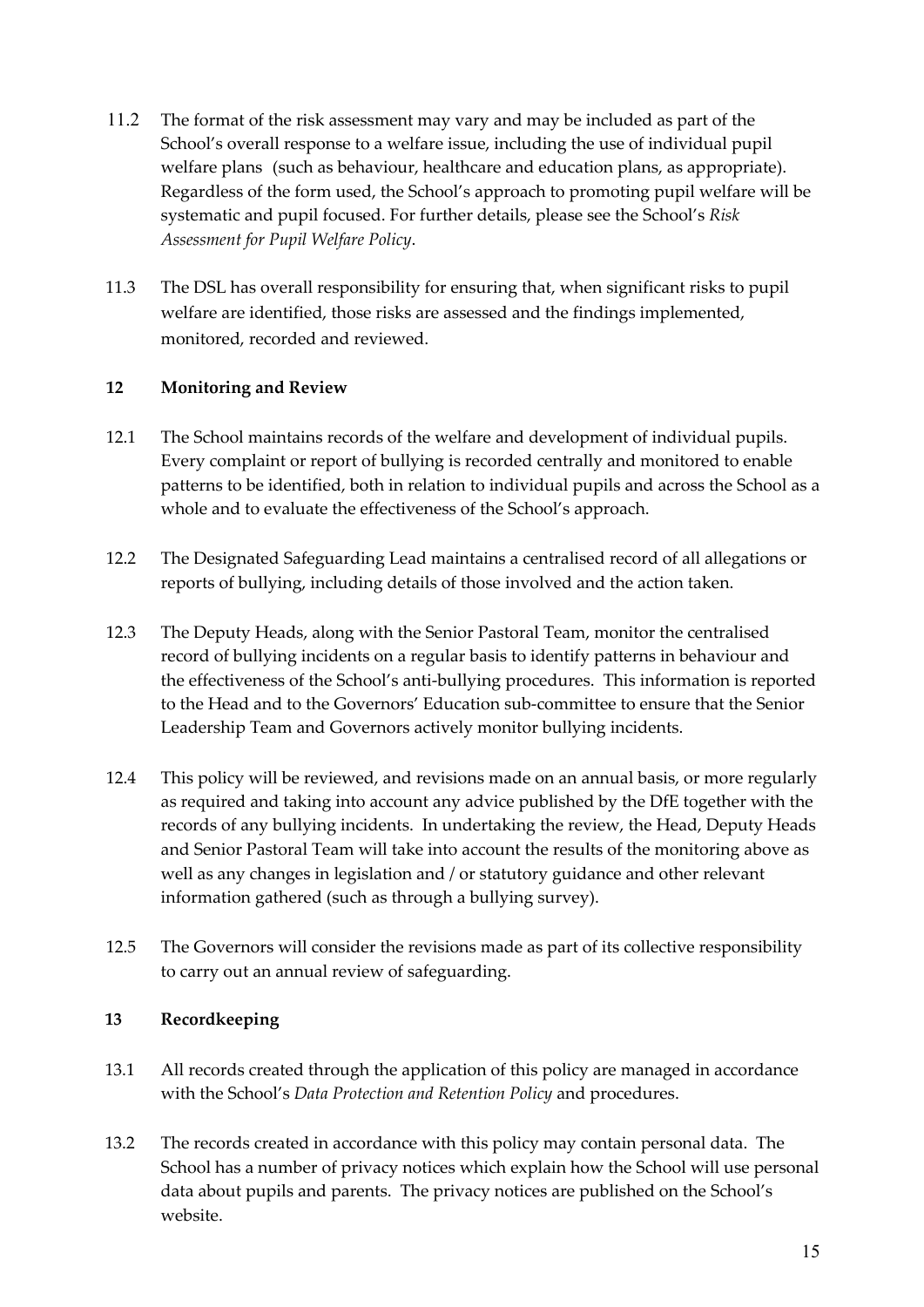**Signed:**

 $8$ the Ches

The Reverend Dr Stephen Cherry Dean, King's College, Cambridge Chair of Governors, King's College School

27th May 2022

| Date of Last Review:  | May 2022                                                |
|-----------------------|---------------------------------------------------------|
| Date for Next Review: | May 2023                                                |
| Policy Owner:         | Head / Deputy Heads / Senior Pastoral Team              |
| Authorisation:        | Chair of Governors, On behalf of the Board of Governors |

\_\_\_\_\_\_\_\_\_\_\_\_\_\_\_\_\_\_\_\_\_\_\_\_\_\_\_\_\_\_\_\_\_\_\_\_\_\_\_\_\_\_\_\_\_\_\_\_\_\_\_\_\_\_\_\_\_\_\_\_\_\_\_\_\_\_\_\_\_\_\_\_\_\_\_\_\_\_